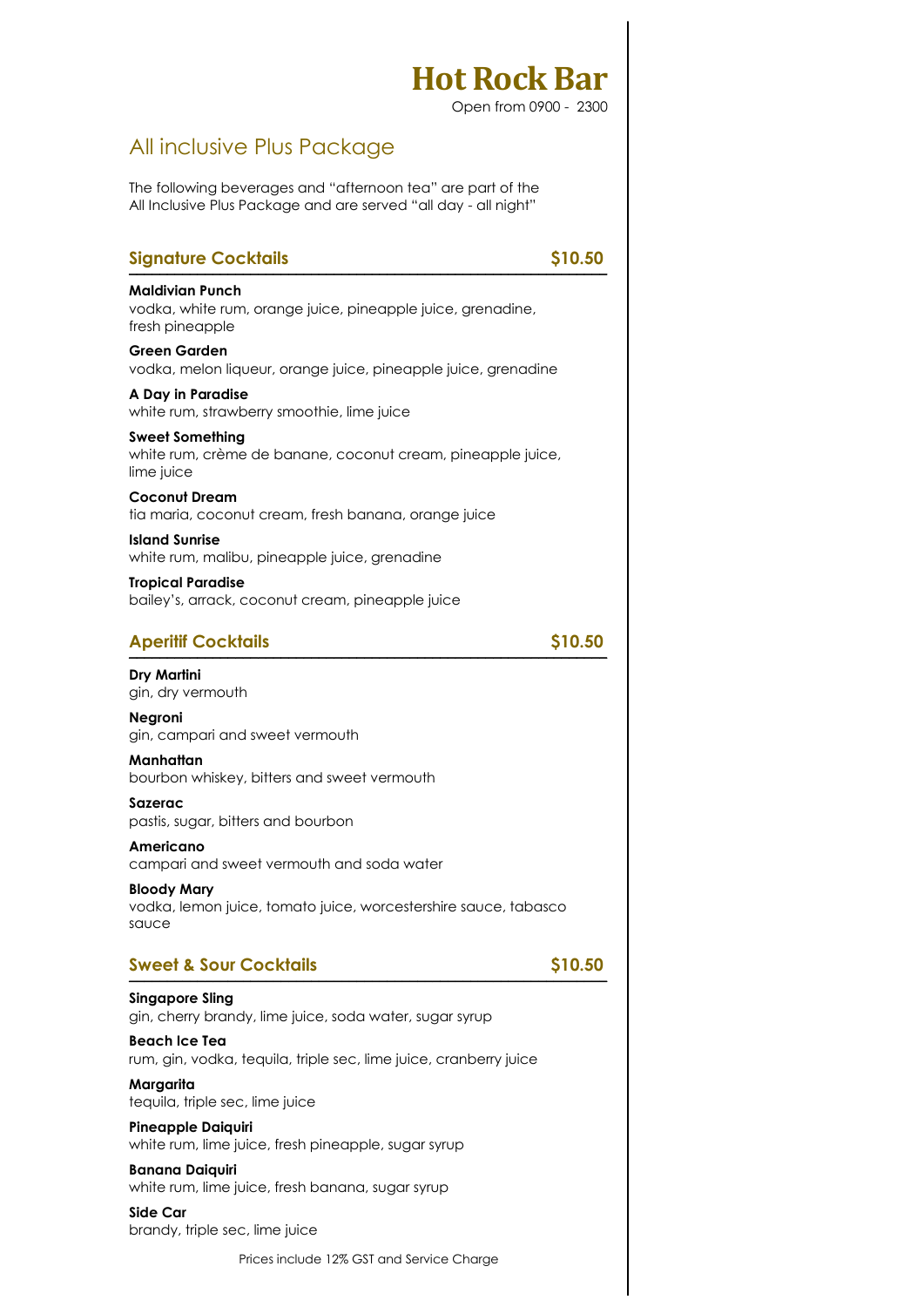

### All inclusive Plus Package

The following beverages and "afternoon tea" are part of the All Inclusive Plus Package and are served "all day - all night"

### **Tropical Classic Cocktails** \$10.50

#### **Piña Colada**  malibu, white rum, pineapple juice, coconut cream

**Blue Lagoon**  vodka, blue curaçao, fresh lemon and lemonade

**Mai Tai**  dark rum, triple sec, orange & pineapple juice, grenadine

**Zombie**  dark rum, cherry brandy, pineapple juice, lime juice

**Swimming Pool**  vodka, blue curaçao, coconut cream, pineapple juice

**Tequila Sunrise**  tequila, orange juice, grenadine

### **Dessert Cocktails \$10.50**

**African Rambo**  dark rum, crème de cacao, kahlua

**Maldivian Dream**  kahlua, bailey's, crème de menthe

**Sweet Dream**  bailey's, white rum, pineapple juice, grenadine

**Brandy Alexander**  brandy, crème de cacao, cream

**White Russian**  vodka, kahlua, cream

#### **Mocktails \$9.00**   $MOCK$ TOIIS  $\frac{1}{2}$

**Fizz** 

orange juice, cranberry juice, soda water

**Refresher**  fresh ice tea, sprite

**Papaya Special**  fresh papaya, mango juice, lime juice, grenadine

**Coconut Kiss**  orange & pineapple juice, coconut cream

**Sunrise**  orange juice, mango juice, grenadine

**Coco Colada**  pineapple juice, coconut cream, sugar syrup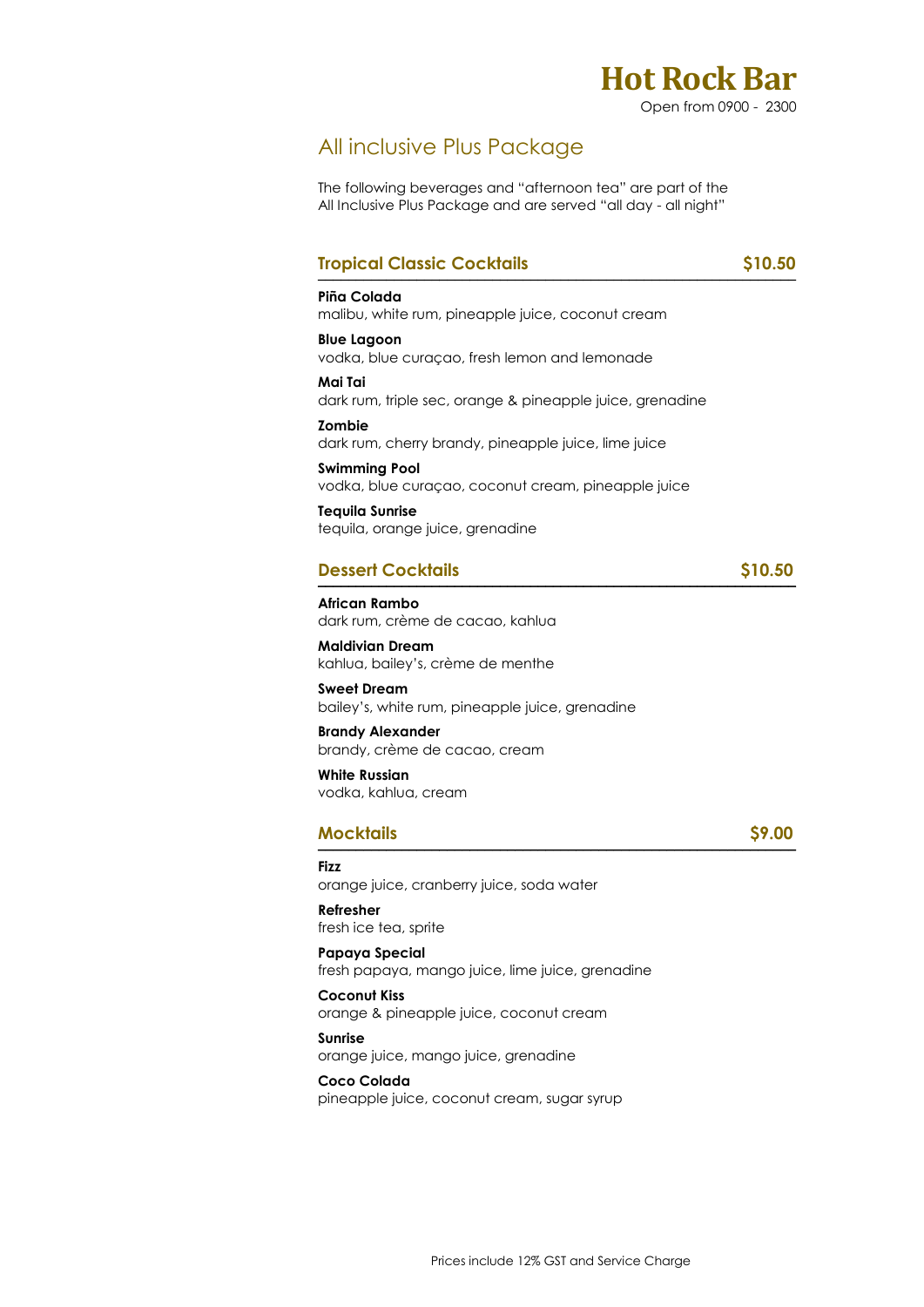Open from 0900 - 2300

## All inclusive Plus Package

The following beverages and "afternoon tea" are part of the All Inclusive Plus Package and are served "all day - all night"

| <b>House Wine by the Glass</b>                                                                                                                  | \$6.50                                                                                           |
|-------------------------------------------------------------------------------------------------------------------------------------------------|--------------------------------------------------------------------------------------------------|
| Pearly Bay White / Red / Rosé<br><b>Bardo</b><br>White / Red                                                                                    |                                                                                                  |
| <b>Draught Beer</b>                                                                                                                             | \$6.00                                                                                           |
| Carlsberg / Lion                                                                                                                                |                                                                                                  |
| <b>House Spirits</b>                                                                                                                            | \$7.00                                                                                           |
| Whisky, Vodka, Brandy, Gin, Rum, Tequila                                                                                                        |                                                                                                  |
| Water                                                                                                                                           |                                                                                                  |
| Meeru Still Water 100cl                                                                                                                         | \$3.00                                                                                           |
| Meeru Sparkling Water 100cl                                                                                                                     | \$3.50                                                                                           |
| Mineral Water 150cl                                                                                                                             | \$4.50                                                                                           |
|                                                                                                                                                 |                                                                                                  |
| <b>Soft Drinks</b>                                                                                                                              | \$5.00                                                                                           |
| Coke, Diet Coke, Zero Coke, Sprite, Fanta Orange, Ginger Ale, Soda<br>Water, Tonic Water, Bitter Lemon, Lemon & Peach Ice Tea,<br>Fresh Ice Tea |                                                                                                  |
| <b>Juices</b>                                                                                                                                   |                                                                                                  |
| Orange, Apple, Pineapple, Tomato, Grapefruit, Mango, Cranberry                                                                                  |                                                                                                  |
| <b>Hot &amp; Cold Beverages</b>                                                                                                                 |                                                                                                  |
| Coffee                                                                                                                                          |                                                                                                  |
| Tea                                                                                                                                             |                                                                                                  |
| Ice Coffee                                                                                                                                      |                                                                                                  |
| Espresso                                                                                                                                        |                                                                                                  |
| Double Espresso                                                                                                                                 |                                                                                                  |
| <b>Hot Chocolate</b>                                                                                                                            |                                                                                                  |
| Latte                                                                                                                                           |                                                                                                  |
| Cappuccino                                                                                                                                      |                                                                                                  |
| Macchiato                                                                                                                                       | \$5.00<br>\$4.00<br>\$4.00<br>\$5.50<br>\$4.00<br>\$7.00<br>\$5.00<br>\$5.00<br>\$5.00<br>\$5.00 |
| Irish Coffee                                                                                                                                    | \$10.00                                                                                          |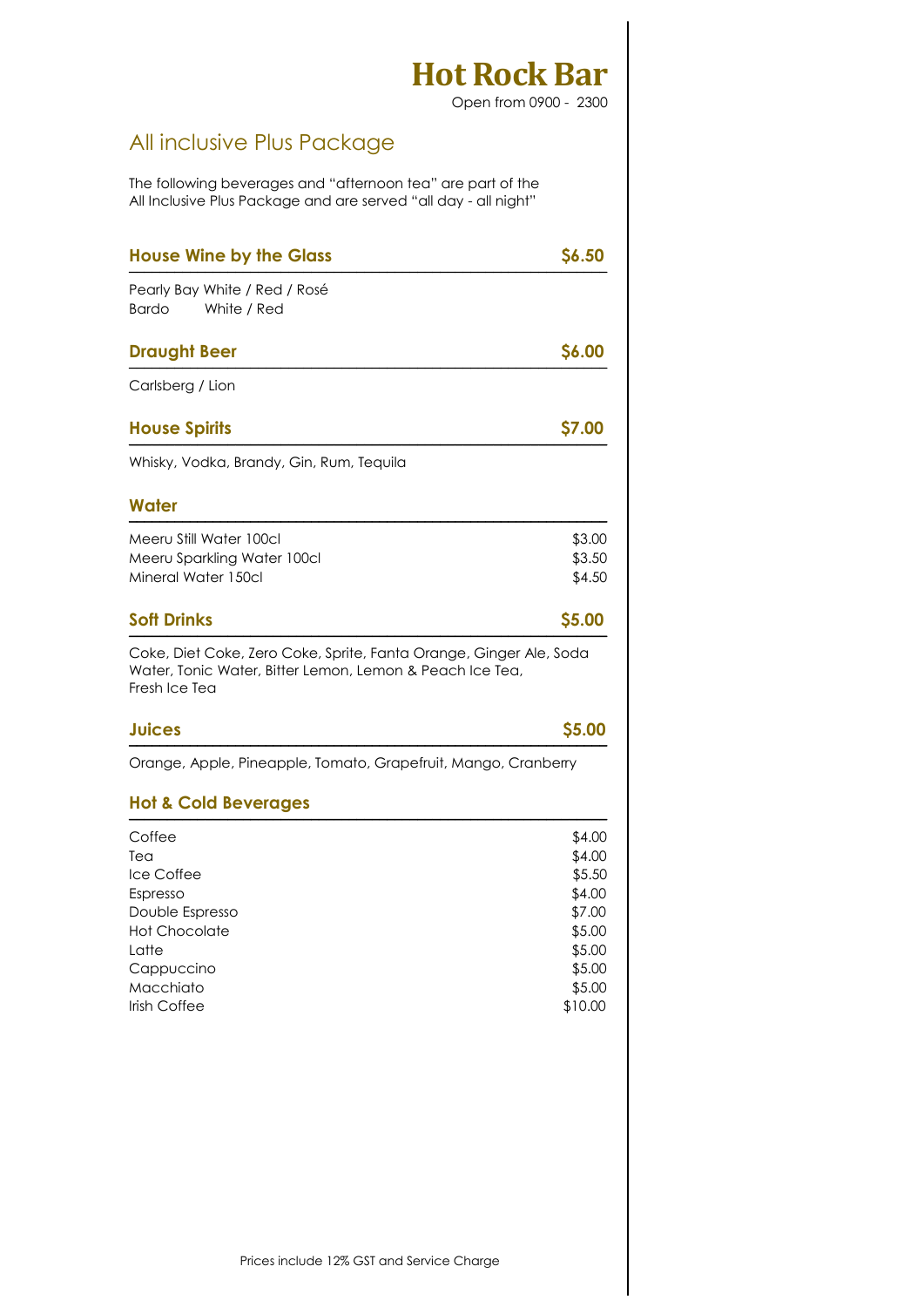Open from 0900 - 2300

|  | <b>Blended Whisky, 4cl</b> |  |
|--|----------------------------|--|
|  |                            |  |

| biended Whisky, 4Cl              |                    |
|----------------------------------|--------------------|
| Johnnie Walker Red Label         | \$9.00             |
| <b>Ballantines 12 Years</b>      | \$12.00            |
| Johnnie Walker Black Label       | \$12.00            |
| Chivas Regal 12 Years            | \$12.00            |
| Johnnie Walker Blue Label        | \$25.00            |
| <b>Single Malt Whisky, 4cl</b>   |                    |
| Glenfiddich                      | \$12.00            |
| Other Whisky, 4cl                |                    |
| <b>Jack Daniels</b>              | \$9.00             |
| Jameson                          | \$9.00             |
| Canadian Club                    | \$9.00             |
| Rum, 4cl                         |                    |
| Bacardi White / Gold             | \$8.50             |
| Malibu                           | \$8.50             |
| Cachaça<br>Captain Morgan Dark   | \$8.50<br>\$8.50   |
|                                  |                    |
| Tequila, 4cl                     |                    |
| White / Gold                     | \$8.50             |
| Gin, 4cl                         |                    |
| <b>Beefeater</b>                 | \$8.50             |
| Gordon's                         | \$8.50             |
| <b>Bombay Sapphire</b>           | \$10.00            |
| Vodka, 4cl                       |                    |
| Sky                              | \$8.50             |
| Smirnoff                         | \$10.00            |
| <b>Grey Goose</b>                | \$10.00            |
| <b>Brandy / Cognac, 4cl</b>      |                    |
| Calvados                         | \$9.00             |
| Martell VSOP<br>Remy Martin VSOP | \$13.00<br>\$15.00 |
|                                  |                    |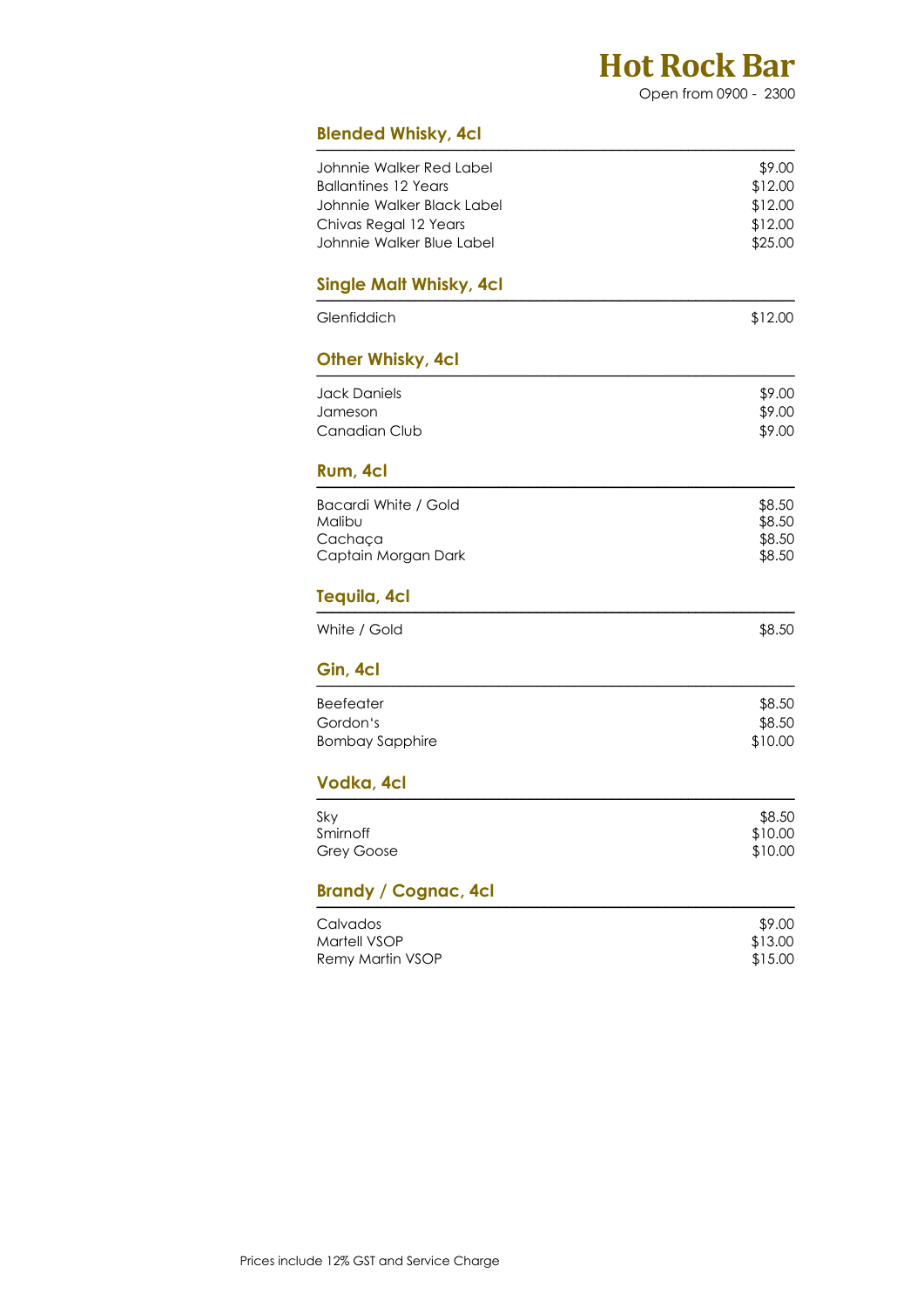Open from 0900 - 2300

|--|

| \$9.00<br>Montelliana Prosecco Extra Dry, Italy<br>"fresh aromas of peach, citrus and tropical fruits that offer a delicately<br>soft and harmonious finish"                            |         |  |
|-----------------------------------------------------------------------------------------------------------------------------------------------------------------------------------------|---------|--|
| <b>White Wine by the Glass, 15cl</b>                                                                                                                                                    |         |  |
| Pinot Grigio le Due Torri, Italy<br>"dry white wine with an excellent balance between acidity and<br>minerality in the palate"                                                          | \$9.00  |  |
| <b>Overstone Sauvignon Blanc, New Zealand</b><br>"vibrant aromas of gooseberry, citrus and melon notes with flavors<br>of guava and passion fruit"                                      | \$12.00 |  |
| <b>Red Wine by the Glass, 15cl</b>                                                                                                                                                      |         |  |
| Casillero del Diablo Cab. Sauvignon, Chile<br>"deep red wine with meaty, jammy, cherry and black fruit flavors<br>providing a firm and ripe structure"                                  | \$10.00 |  |
| <b>Overstone Pinot Noir, New Zealand</b><br>"delicious, fresh, easy drinking pinot noir. juicy, sappy cherry aromas<br>lead into a palate of bright red fruit flavors and floral notes" | \$12.00 |  |
| <b>Rosé Wine by the Glass, 15cl</b>                                                                                                                                                     |         |  |
| Casillero del Diablo Shiraz Rosé, Chile<br>المستمريط والمستعصص والمفعوم ومعموما والمصالحات بالمرابع واسطورها والمتحارب                                                                  | \$9.00  |  |

"the wine is a dark, ruby-pink color. possesses a fragrant bouquet, with bright aromas of wild blackberries and raspberries with hints of spices"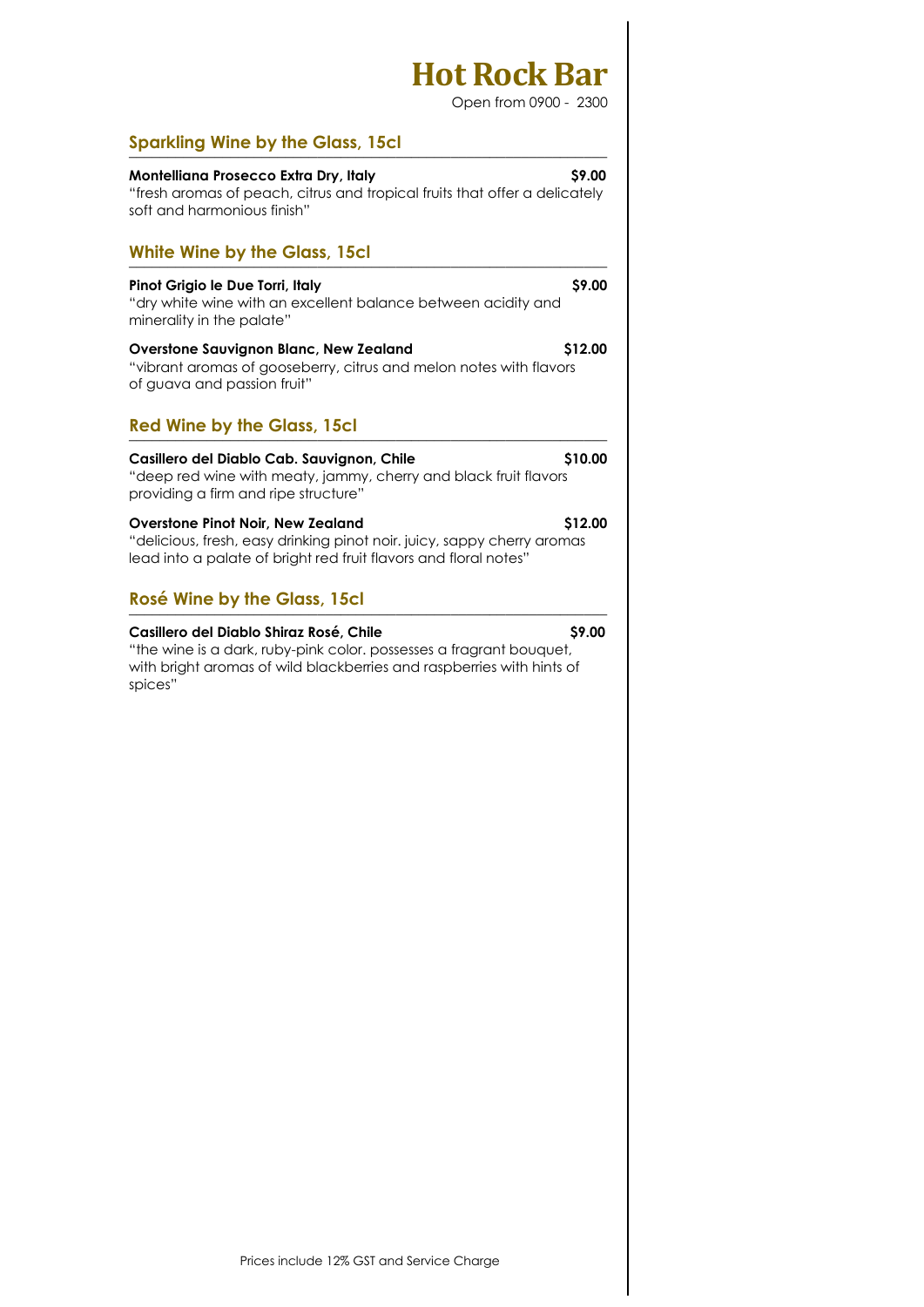### **Water**

Meeru Still Water, Meeru Sparkling Water

### **Soft Drinks**

Coke, Diet Coke, Zero Coke, Sprite, Fanta, Tonic Water, Soda Water, Bitter Lemon, Ginger Ale, Lemon & Peach Ice Tea

**Juices** Orange, Pineapple, Grapefruit, Apple, Mango, Cranberry, Tomato

**Cocktails** All Cocktails and Mocktails from this Menu

**Hot Beverages** Coffee, Tea, Espresso, Cappuccino, Latte, Double Espresso, Macchiato, Hot Chocolate

**Cold Beverages** Ice Coffee, Fresh Ice Tea

**Draught Beers** Carlsberg, Lion

**House Wines** White, Red, Rosé

**House Spirits** Gin, Vodka, Rum, Whisky, Brandy, Tequila

### **Other Information**

Beverages are for your own personal consumption served by the glass, one at a time

Alcoholic beverages will not be served to anyone younger than 18 years old

Should you wish to invite other guests for drinks, you must purchase them at menu price

You are kindly requested to sign all checks as well as All Inclusive Plus checks

Management reserves the right to refuse serving alcoholic drinks to guests showing symptoms of intoxication

# **Cocktails**

## **Signature Cocktails \$10.50**

**Maldivian Punch 30cl** Vodka, White Rum, Orange Juice, Pineapple Juice, Grenadine Syrup, Fresh Pineapple

**Green Garden 30cl** Vodka, Melon Liqueur, Orange Juice, Pineapple Juice, Grenadine Syrup

**A Day in Paradise 30cl** White Rum, Strawberry Smoothie, Lime Juice

**Sweet Something 30cl** White Rum, Crème de Banane, Coconut Cream, Pineapple Juice, Lime juice

#### **Dessert Cocktails \$10.50**

**Coconut Dream 30cl** Tia Maria, Coconut Cream, Fresh Banana, Orange Juice

**Island Sunrise 30cl** White Rum, Malibu, Pineapple Juice, Grenadine Syrup

**Tropical Paradise 30cl** Bailey's, Arrack, Coconut Cream, Pineapple Juice

### Sweet & Sour Cocktails **\$10.50**

**Singapore Sling 30cl**  Gin, Cherry Brandy, Lime Juice, Soda Water, Sugar Syrup

**Aperitif Cocktails \$10.50 Dry Martini 20cl** Gin, Dry Vermouth **Negroni 20cl** Gin, Campari And Sweet Vermouth **Manhattan 20cl** Bourbon Whiskey, Bitters And Sweet Vermouth **Sazerac 20cl** Pastis, Sugar, Bitters And Bourbon **Americano 20cl** Campari And Sweet Vermouth And Soda Water **Bloody Mary 30cl** Vodka, Lemon Juice, Tomato Juice, Worcestershire Sauce, Tabasco - Sauce **Mocktails Mocktails** \$9.00 **Fizz 30cl** Orange Juice, Cranberry Juice, Soda Water **Refresher 30cl**

**Beach Ice Tea 30cl** Rum, Gin, Vodka, Tequila, Triple Sec, Lime Juice, Cranberry Juice

**Margarita 20cl** Tequila, Triple Sec, Lime Juice

**Banana or Pineapple Daiquiri 20cl** White Rum, Lime Juice, Fresh Banana or Pineapple, Sugar Syrup

**Side Car 20cl** Brandy, Triple Sec, Lime Juice

### **Tropical Classic Cocktails \$10.50**

**Piña Colada 30cl**  Malibu, White Rum, Pineapple Juice, Coconut Cream

**Blue Lagoon 30cl** Vodka, Blue Curaçao, Fresh Lemon, Lemonade

**Mai Tai 30cl** Dark Rum, Triple Sec, Orange & Pineapple Juice, Grenadine Syrup

**Zombie 30cl** Dark Rum, Cherry Brandy, Pineapple Juice, Lime Juice

**Swimming Pool 30cl** Vodka, Blue Curaçao, Coconut Cream, Pineapple Juice

**Tequila sunrise 30cl**  Tequila, Orange Juice, Grenadine



# **Meeru Island Resort & Spa Hot Rock Bar - Open from 0900 - 2300**

**The following beverages and "Afternoon Tea" are part of the All Inclusive Plus Package and are served during opening hours** **African Rambo 30cl** Dark Rum, Crème De Cacao, Kahlua

**Sweet Dream 30cl** Bailey's, White Rum, Pineapple Juice, Grenadine Syrup

**White Russian 20cl** Vodka, Kalhua, Cream

**Brandy Alexander 20cl**  Brandy, Crème De Cacao, Cream

**Maldivian Dream 20cl** Kahlua, Bailey's, Crème De Menthe

Fresh Ice Tea, Sprite

**Papaya Special 30cl**

Fresh Papaya, Mango Juice, Lime Juice, Grenadine Syrup

**Coconut Kiss 30cl** Orange & Pineapple Juice, Coconut Cream

**Sunrise 30cl** Orange Juice, Mango Juice, Grenadine Syrup

**Coco Colada 30cl** Pineapple Juice, Coconut Cream, Sugar Syrup